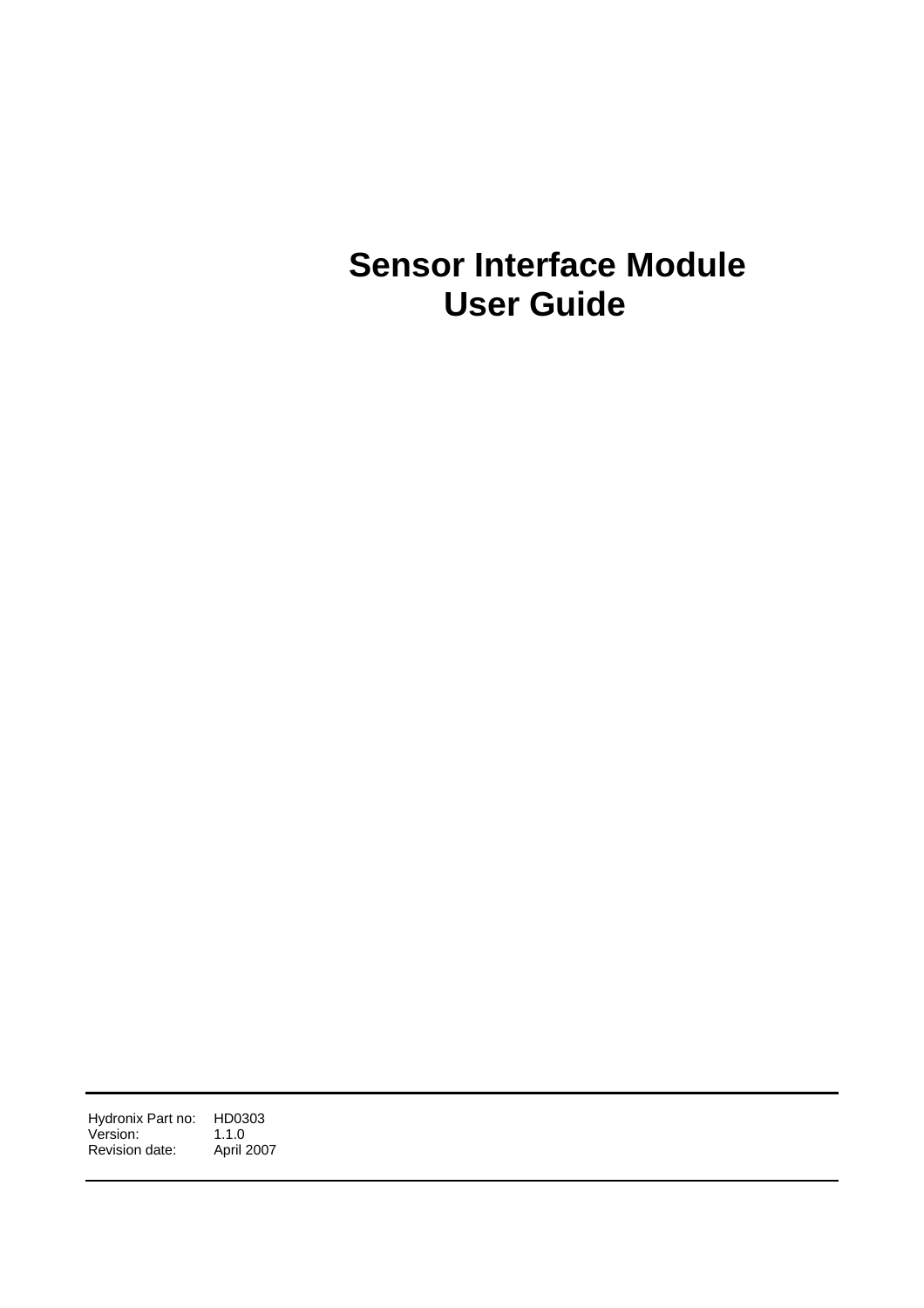#### COPYRIGHT

Neither the whole or any part of the information contained in nor the product described in this documentation may be adapted or reproduced in any material form except with the prior written approval of Hydronix Limited, hereinafter referred to as Hydronix.

#### © 2007

Hydronix Limited 7 Riverside Business Centre Walnut Tree Close Guildford **Surrey** GU1 4UG United Kingdom

All rights reserved

### CUSTOMER RESPONSIBILITY

The customer in applying the product described in this documentation accepts that the product is a programmable electronic system which is inherently complex and which may not be completely free of errors. In doing so the customer therefore undertakes responsibility to ensure that the product is properly installed commissioned operated and maintained by competent and suitably trained persons and in accordance with any instructions or safety precautions made available or good engineering practice and to thoroughly verify the use of the product in the particular application.

### ERRORS IN DOCUMENTATION

The product described in this documentation is subject to continuous development and improvement. All information of a technical nature and particulars of the product and its use including the information and particulars contained in this documentation are given by Hydronix in good faith.

Hydronix welcomes comments and suggestions relating to the product and this documentation

### ACKNOWLEDGEMENTS

Hydronix, Hydro-Probe, Hydro-Mix, Hydro-View and Hydro-Control are Registered Trade Marks of Hydronix Limited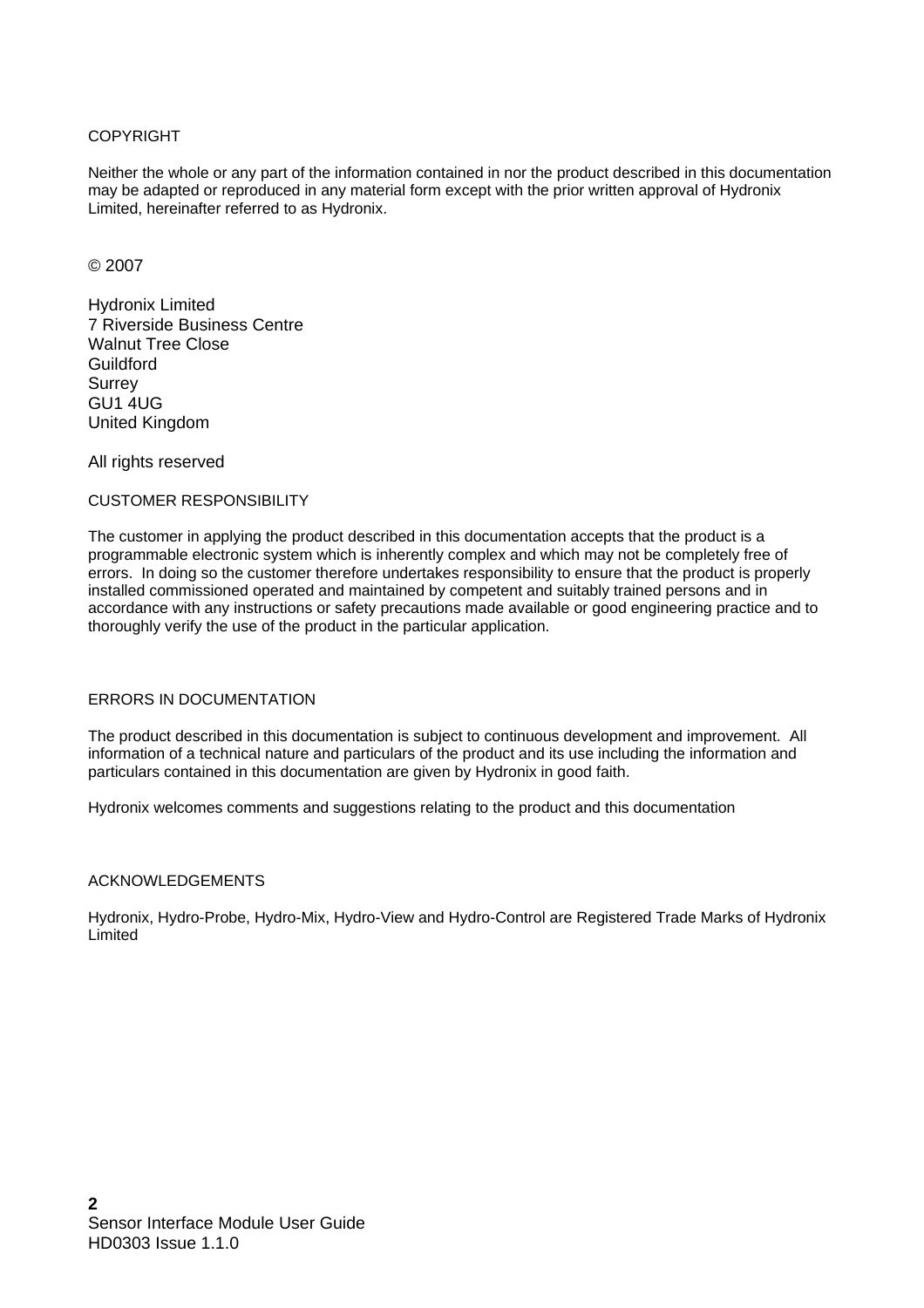### **Revision history**

| <b>Revision No.</b> | <b>Date</b> | <b>Description of change</b>                                    |
|---------------------|-------------|-----------------------------------------------------------------|
| 1.0.0               | Feb<br>2007 | First edition                                                   |
| 1.1.0               | Apr<br>2007 | Error fixed on page 13, colour designation for<br>sensor cable. |
|                     |             |                                                                 |
|                     |             |                                                                 |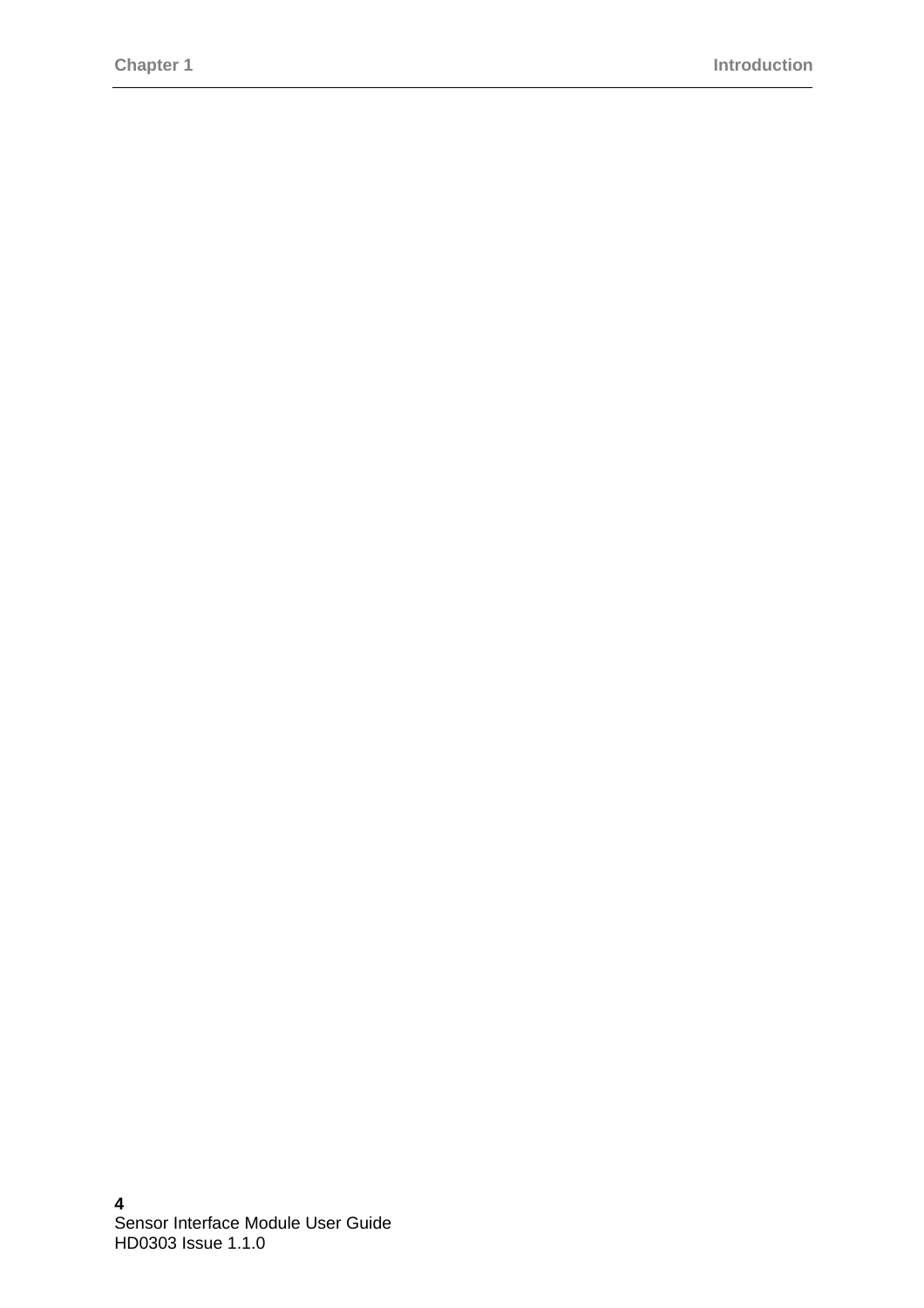## **Table of Contents**

| CHAPTER 4 |  |
|-----------|--|
|           |  |
|           |  |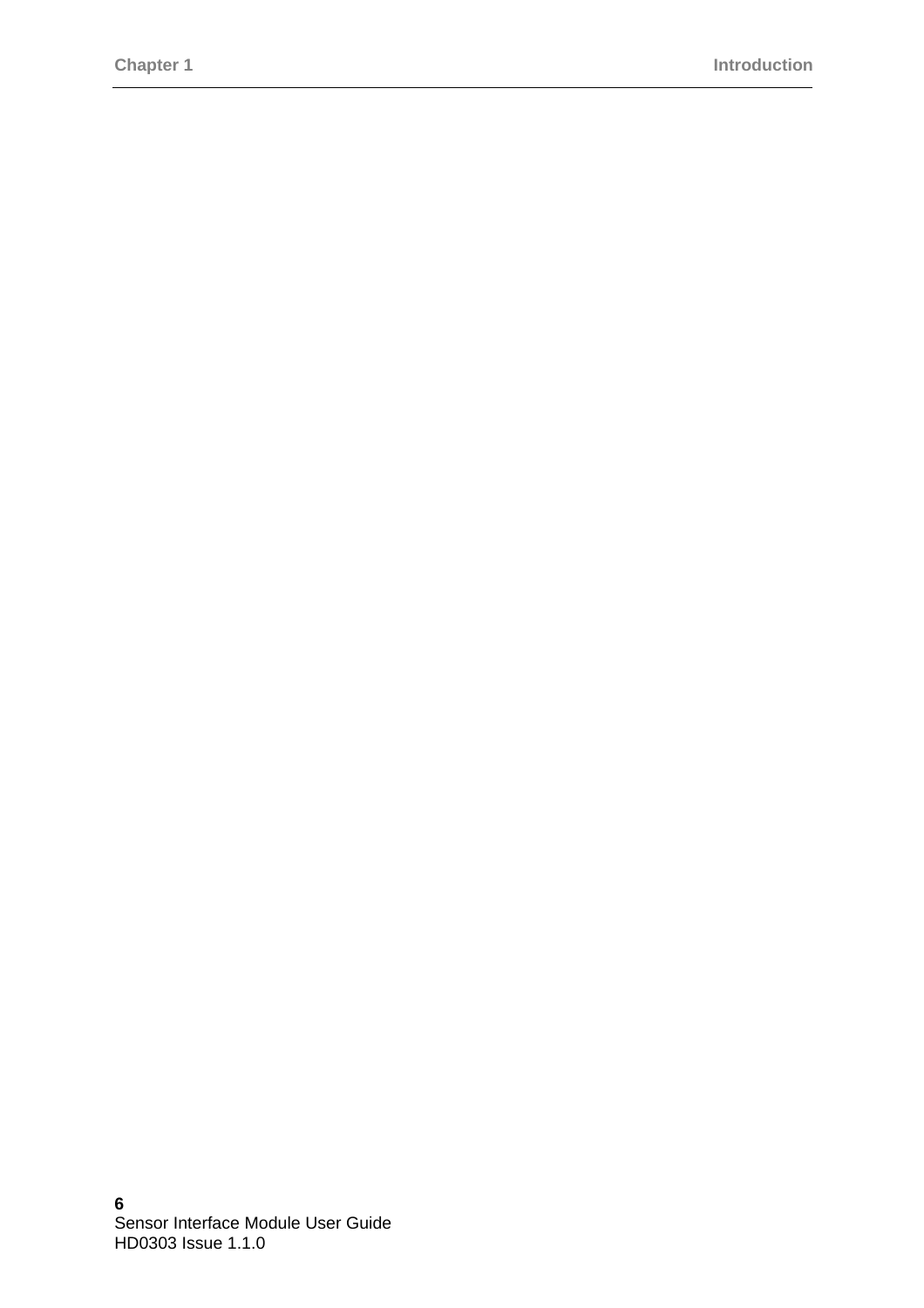The Sensor Interface Module (SIM01) provides a simple method of interfacing Hydronix sensors to a PC or laptop without the necessity of using a serial port. The supplied driver allows the Sensor Interface Module to appear as a virtual com (serial) port which can then be selected in any Hydronix software application.

The SIM01 does not require power as it is powered by the USB port. If sensor power is required, for example when testing the sensors in the laboratory or on the bench, then the plug-in DC power supply in the SIM01 kit can be used. If however the sensor is already powered, then only the RS485 serial communication wires A and B need to be connected. In this case the spare terminal block can be used.

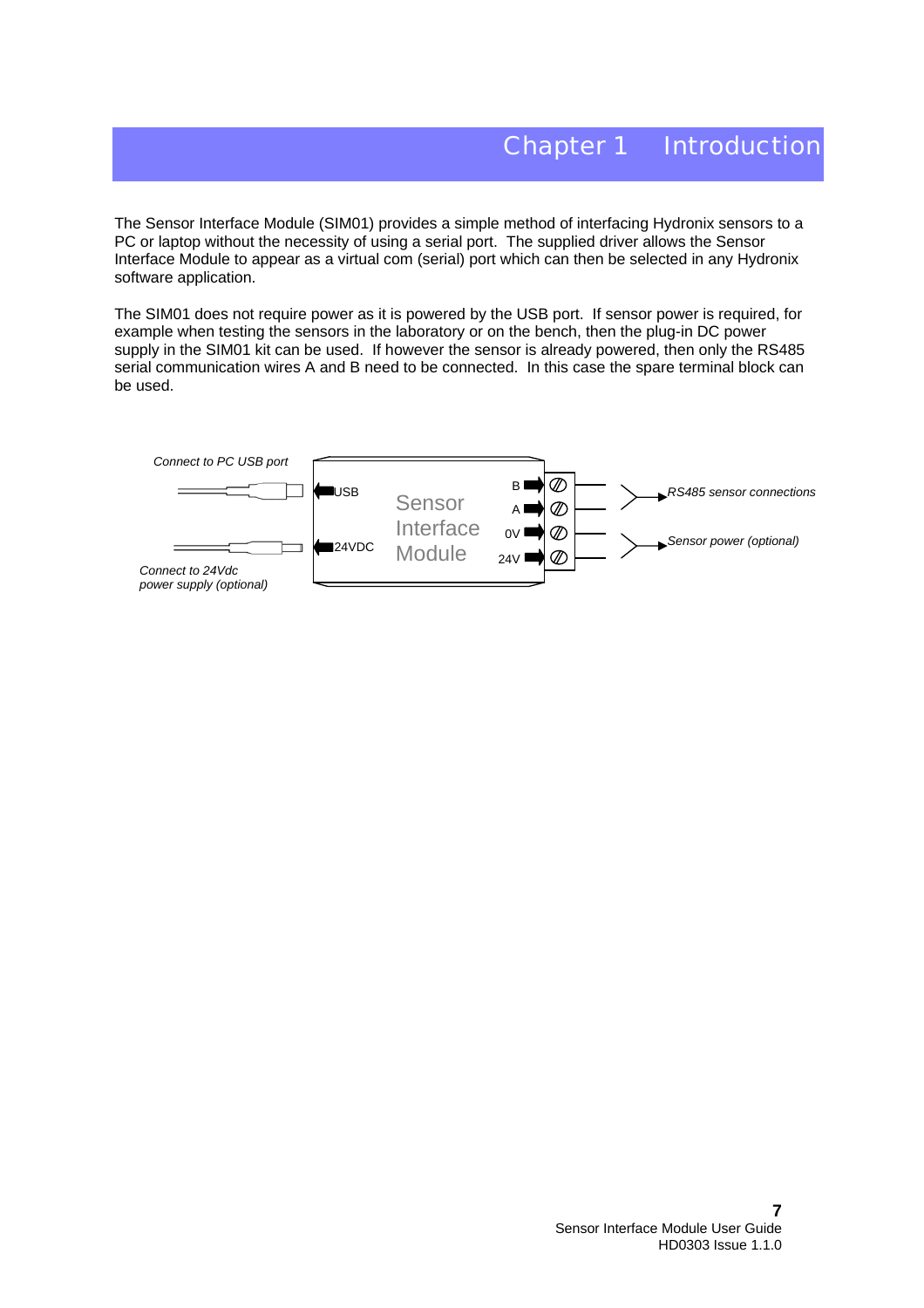## Kit Contents



### **Order Options:**

| <b>Basic kit:</b> |            | Part#: SIM01-B                                       |  |
|-------------------|------------|------------------------------------------------------|--|
|                   | Comprises: | A, B and D only, plus CD for USB driver installation |  |
|                   | Use:       | Onsite connection to sensor.                         |  |

| Full kit (shown above): Part#: SIM01-A |                                                   |
|----------------------------------------|---------------------------------------------------|
| Comprises:                             | All the above plus CD for USB driver installation |
| Use:                                   | Laboratory/Bench and onsite connection to sensor. |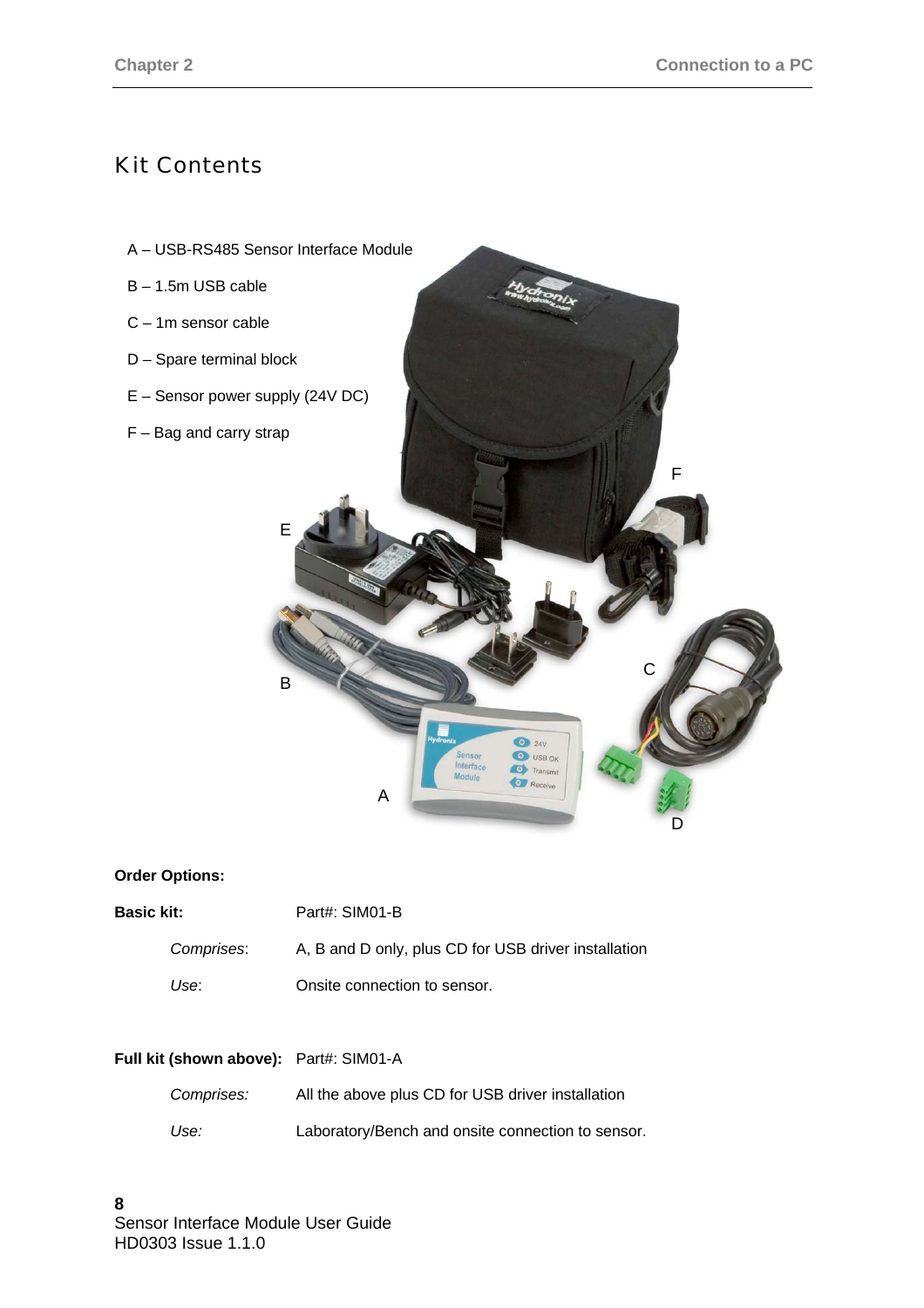Note that only one SIM01 can be connected to a single PC at any one time.

The sensor interface module connects to a USB port on any desktop PC or laptop. The module may also be connected through a powered or unpowered USB hub. As with all USB devices cables should be less than 5m in length. If possible, the USB cable supplied by Hydronix should be used and the Sensor Interface Module connected directly into a USB port on the computer.

### Installing the drivers

The SIM01 driver files are supplied on the CD that comes with the SIM01, and are also available for download from the Hydronix website www.hydronix.com. The drivers may be installed directly from the supplied CD, or alternatively the files may be copied to an empty folder on the hard disk of the PC.

The **Add New Hardware** wizard will be run **twice** during the installation. The first wizard will install the USB driver, the second will install the virtual com port driver.

These instructions are based on Windows XP, but other operating systems are similar.

- Connect the Sensor Interface Module to a free USB port on the computer.
- The **Found New Hardware** wizard will appear as shown.
- Select the option '**Install from a list or specific location (Advanced)**', then click 'Next'.



- Select the option 'Include this location in the search:'
- Click the 'Browse' button and select the folder where the driver files are located.
- Click 'Next'. The 'Installation' window will appear and copy the files.

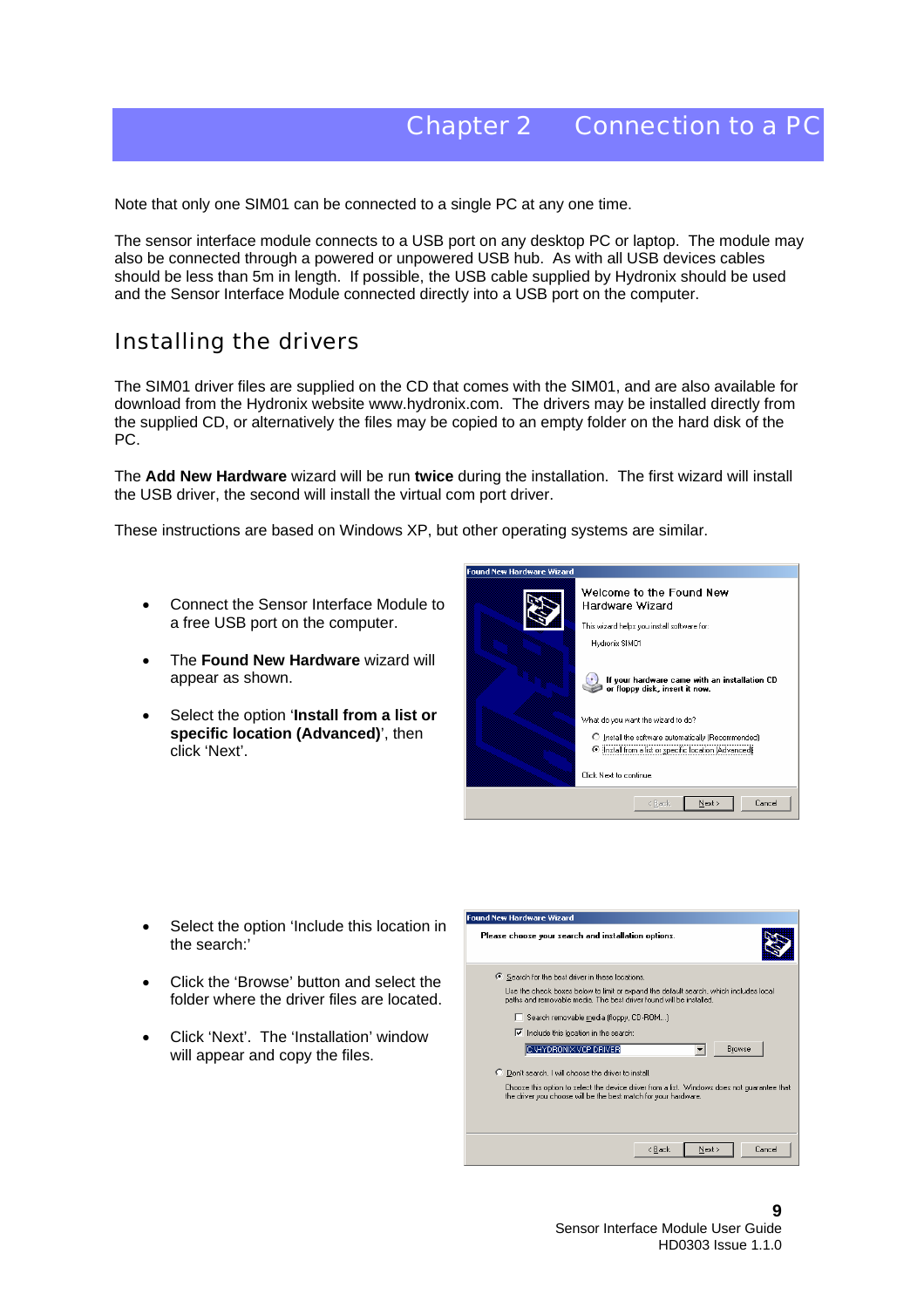If a 'Warning' window appears during installation, click on 'Continue anyway'



• When the 'Completed' window appears, click on 'Finish'



The 'Add new hardware' wizard will appear again. To install the virtual com. port driver, the procedure is exactly the same as above.

## Checking installation and virtual com port number

To check that the installation has worked correctly, click on '**Control Panel**' in the 'Start' menu.

• Double click the '**System**' icon.

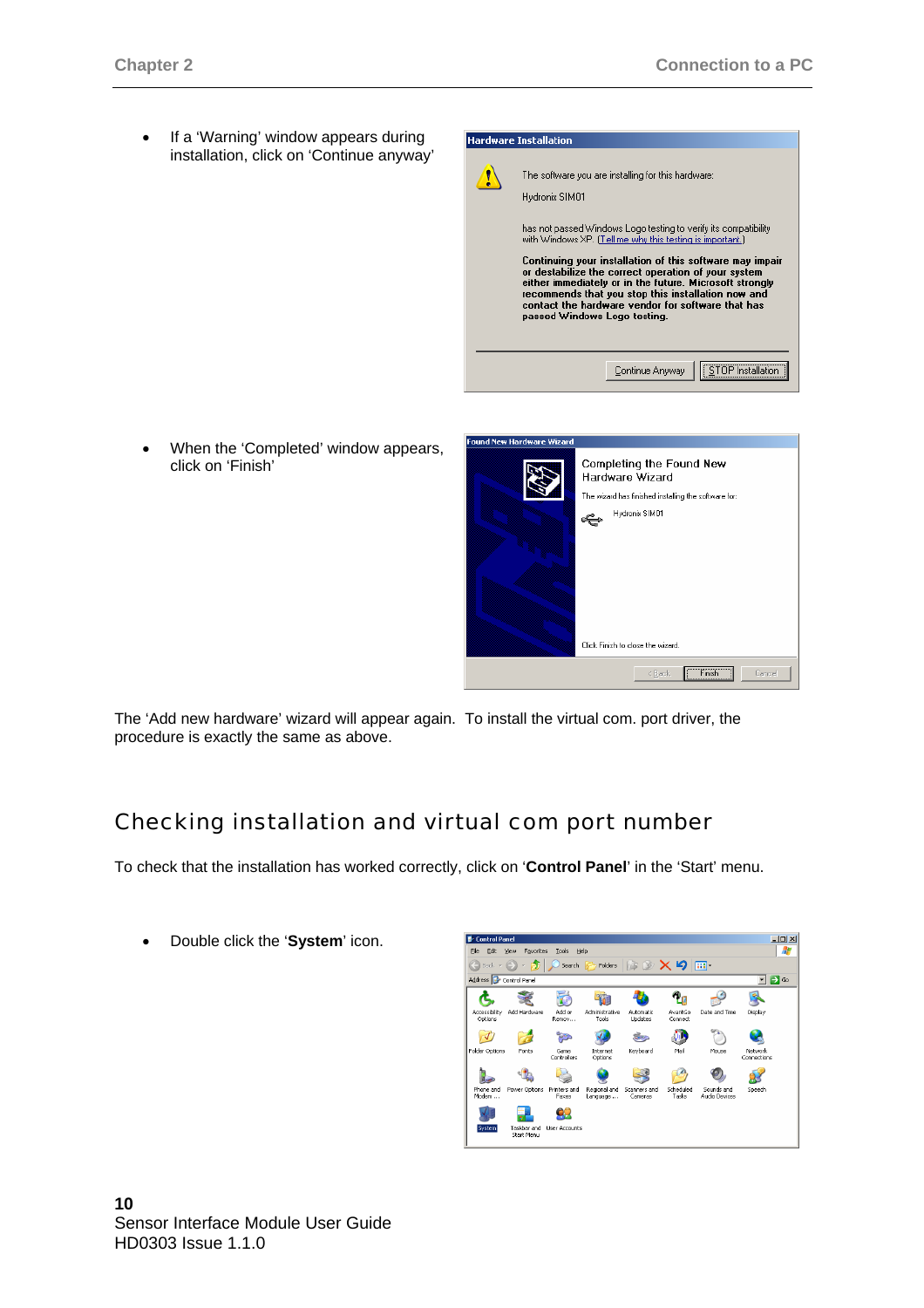• Click on the '**Hardware**' tab and the '**Device Manager**' button.



• In Device Manager, select '**Universal Serial Bus controllers**'.

Check that '**Hydronix SIM01**' is listed without any error or warning icons.

If Hydronix SIM01 is not listed then it is likely that the first stage of the installation failed.

• Select '**Ports (COM & LPT)**'.

Check that '**Hydronix SIM01**' is listed without any error or warning icons. The COM port number created is listed here.

If Hydronix SIM01 is not listed then it is likely that the second stage of the installation failed.



- Make a note of the COM number listed as this is the COM port to select when using Hydronix utilities such as Hydro-Com software.
- If the installation failed, the drivers can be removed by right clicking the entry in the 'Device Manager' and selecting 'Uninstall'. Alternatively, from the 'Control Panel', select 'Add/Remove Programs'. Find the Hydronix SIM01 drivers and click on 'Change/Remove'.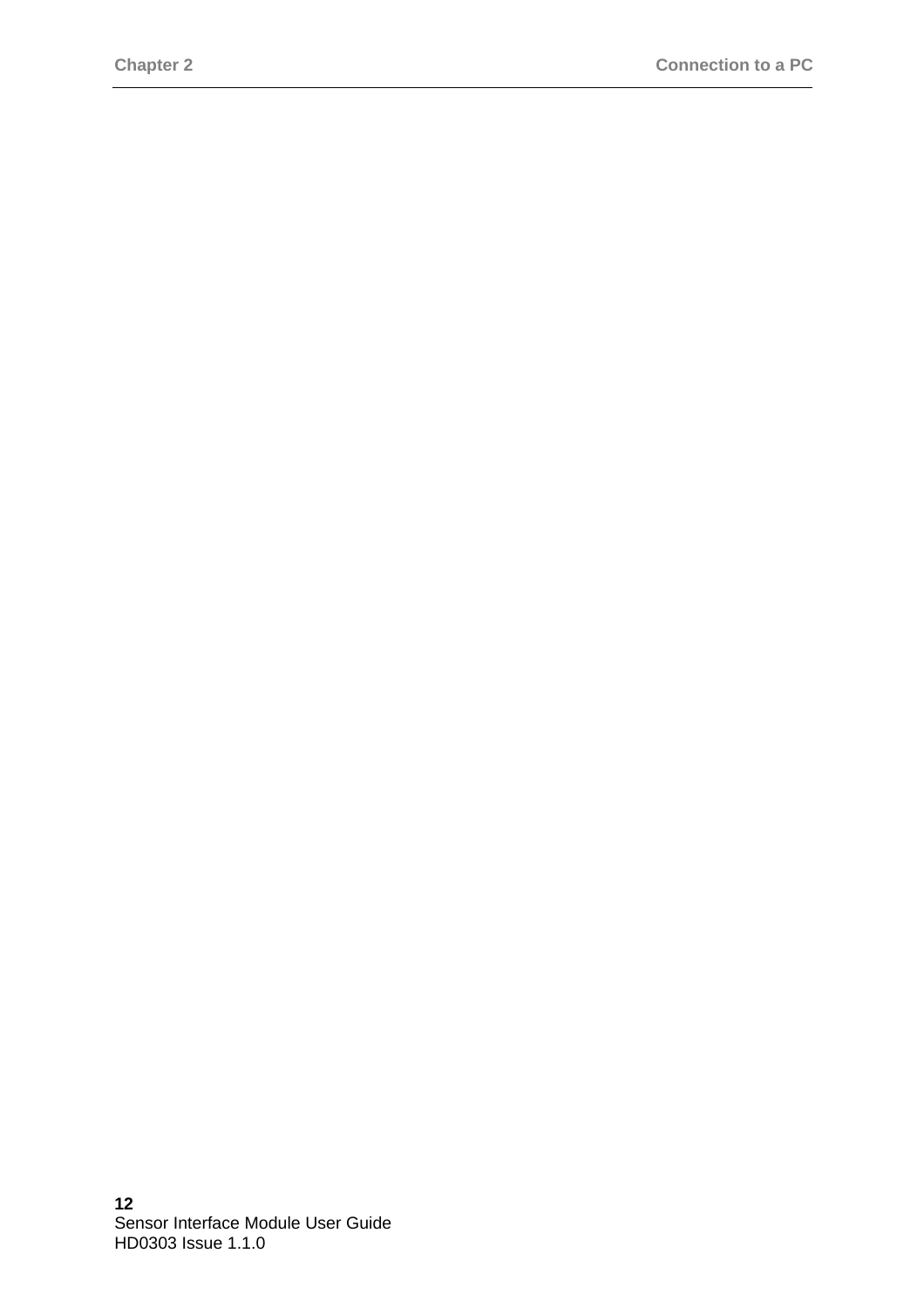## Chapter 3 Using the SIM01

To communicate with the PC only two wires are required from the sensor, the RS485 A and B signals. The virtual Com port is created once the USB lead is connected between the SIM01 and the PC. This can then be selected in any Hydronix software such as Hydro-Com.



## SIM01 Sensor Cable Connections

The SIM01 sensor cable supplied with the kit is wired as follows:

| SIM <sub>01</sub> | Colour | <b>Corresponding pin on</b><br><b>MIL-Spec connector</b> |
|-------------------|--------|----------------------------------------------------------|
| B                 | Yellow | G                                                        |
| А                 | Green  |                                                          |
| 0V                | Blue   | R                                                        |
| 24V               | Red    |                                                          |



## **Indicators**

The Sensor Interface Module has four indicators to show that it is working correctly.

| 24 V                      | 24V      | Red    | This light will be on if power is detected, either using<br>the external power supply in the kit or from plant<br>power assuming that the power connections are<br>made. |
|---------------------------|----------|--------|--------------------------------------------------------------------------------------------------------------------------------------------------------------------------|
| <b>USB OK</b><br>Transmit | USB OK   | Orange | Indicates that the Sensor Interface Module is<br>correctly connected to a host PC and that the driver<br>is installed and running                                        |
| Receive                   | Transmit | Green  | Indicates that data is being sent from the host PC to<br>the sensors                                                                                                     |
|                           | Receive  | Green  | Indicates that data is being sent from the sensors to<br>the host PC                                                                                                     |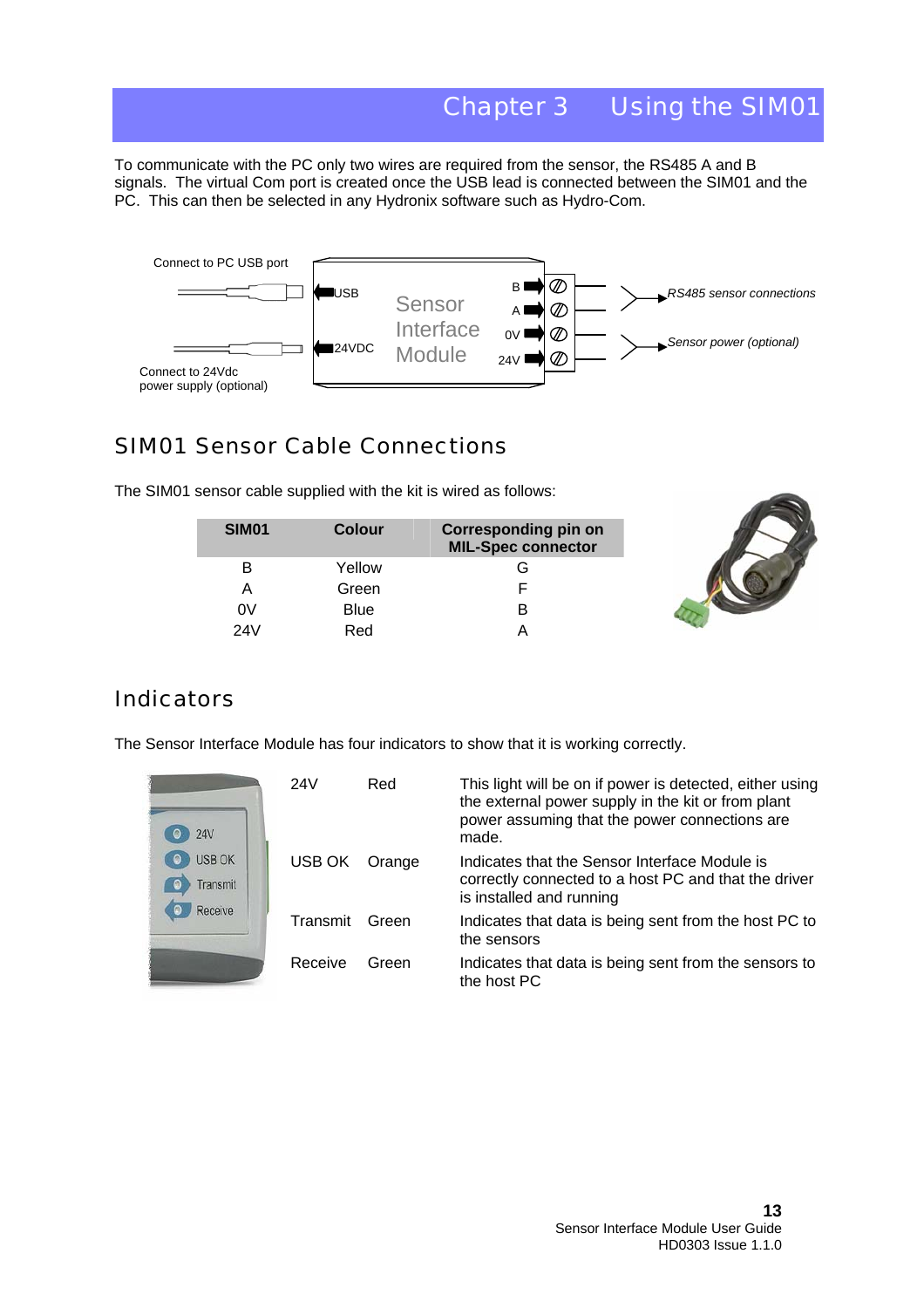## External power supply

The external power supply in the kit can be used worldwide simply by changing the mains plug head to one of the supplied variants. The power supply input is rated 100V – 240VAC, 50/60Hz.

Note that the external power supply should only be used to power up to a maximum of 3 sensors.

## Connecting to a sensoron the bench

With use of the supplied power supply and sensor cable, it is easy to connect to a single sensor for basic bench tests or for configuration purposes.

- Power the sensor by connecting the supplied 24V power supply.
- Connect the sensor cable from the SIM01 to the sensor.
- Connect the USB cable from the PC to the SIM01. A virtual com port should now be created which can be used in the software.
- Open up Hydronix software such as Hydro-Com to monitor, configure, test diagnostics or calibrate the sensor. Ensure the correct com port is selected from the menu.

## Connecting to a sensor on site

It is also easy to connect to a sensor or network of sensors that are already installed and powered on site. Up to 16 sensors can be connected on the network and used with the SIM01. For this only the RS485 A and B wires need to be connected to the SIM01, which may be available in the junction box. Use the spare terminal block supplied in the kit for this connection.

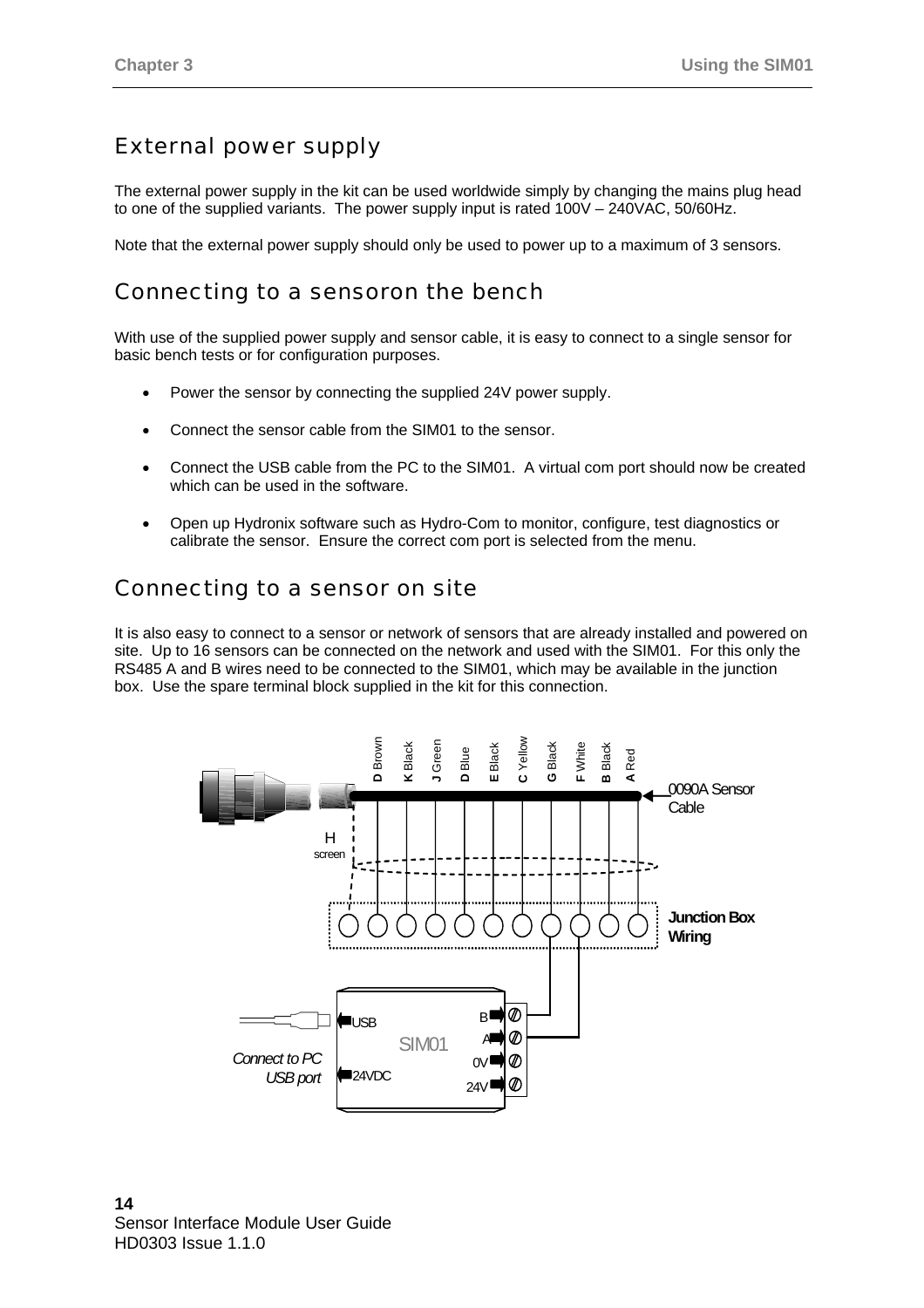## Chapter 4 System Fault Finding

For trouble shooting with any Hydronix sensor or software, please refer to their respective user guides or contact Hydronix technical support on support@hydronix.com.

For problems with the SIM01, please check the following:

| Symptom: 'USB OK' light not on |  |  |  |
|--------------------------------|--|--|--|
|                                |  |  |  |

| <b>Possible</b><br>explanation | <b>Check</b>                                                          | <b>Required result</b>                                                                     | <b>Action required</b><br>on failure                     |
|--------------------------------|-----------------------------------------------------------------------|--------------------------------------------------------------------------------------------|----------------------------------------------------------|
| No virtual com port            | Device Manager as<br>described in<br>chapter 2.                       | 'Hydronix SIM01 (COM x)'<br>should be shown in the Port<br>(COM & LPT) section.            | Reinstall the<br>driver as<br>described in<br>chapter 2. |
|                                |                                                                       | 'Hydronix SIM01' should be<br>shown in the 'Universial serial<br>bus controllers' section. |                                                          |
| USB not connected<br>correctly | USB cable<br>connected from<br>spare USB port to<br>SIM <sub>01</sub> |                                                                                            |                                                          |

### Symptom: Computer does not communicate with the sensor

| <b>Possible</b><br>explanation                                                      | <b>Check</b>                                                                                              | <b>Required result</b>                                                                                            | <b>Action required</b><br>on failure                                                                                                                              |
|-------------------------------------------------------------------------------------|-----------------------------------------------------------------------------------------------------------|-------------------------------------------------------------------------------------------------------------------|-------------------------------------------------------------------------------------------------------------------------------------------------------------------|
| No power to sensor<br>when connected to<br>site power                               | DC power at<br>junction box.                                                                              | $+15$ Vdc to $+30$ Vdc                                                                                            | Locate fault in<br>power supply/<br>wiring.                                                                                                                       |
| No power to sensor<br>when using supplied<br>power supply                           | Power supply<br>connected to<br>mains supply and<br>into the SIM01                                        | Red light on SIM01                                                                                                | Locate fault in<br>power supply.                                                                                                                                  |
| Incorrect serial Com<br>Port selected on<br>Hydro-Com                               | Com Port menu on<br>Hydro-Com. All<br>available Com<br>Ports are<br>highlighted on the<br>pull down menu. | Switch to the correct Com Port                                                                                    | Hydro-Com uses<br>$com1-10$ . If<br>assigned com<br>port number is<br>higher than 10<br>then it should be<br>forced to a lower<br>number using<br>device manager. |
| Com port number is<br>higher than 10 and<br>is not available to<br>use in Hydro-Com | The Com Port<br>assignments in the<br><b>PC's Device</b><br>Manager window.                               | Renumber the Com Port used<br>for communication with the<br>sensor, to an unused port<br>number between 1 and 10. | Check sensor<br>addresses.                                                                                                                                        |
| More than one<br>sensor has the<br>same address<br>number                           | Connect to each<br>sensor individually.                                                                   | Sensor is found at an address.<br>Renumber this sensor and<br>repeat for all the sensors on<br>the network.       | Try an alternative<br>RS485-<br>RS232/USB if<br>available.                                                                                                        |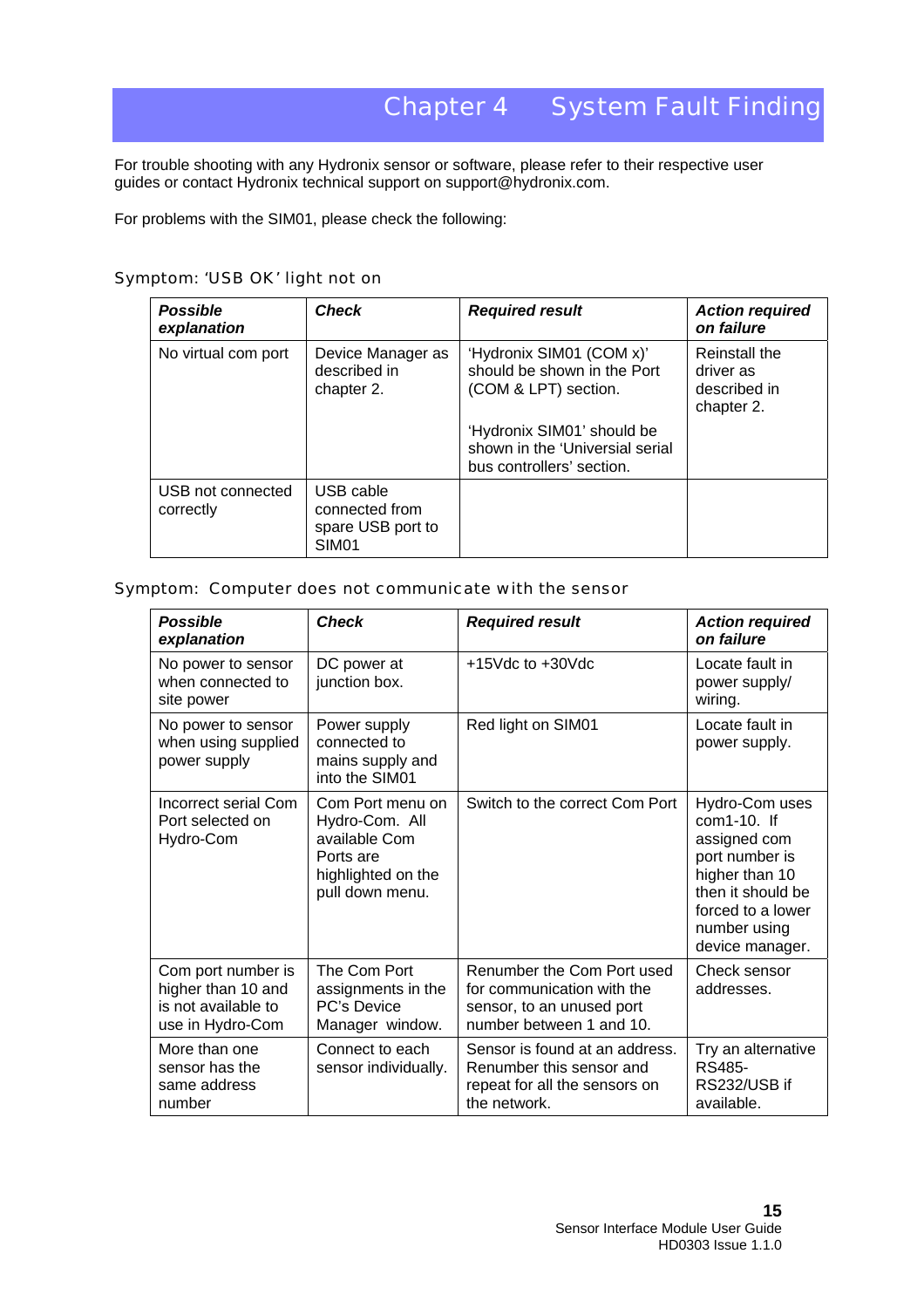| <b>Possible</b><br>explanation                            | <b>Check</b>                                                       | <b>Required result</b>                                                                                            | <b>Action required</b><br>on failure                   |
|-----------------------------------------------------------|--------------------------------------------------------------------|-------------------------------------------------------------------------------------------------------------------|--------------------------------------------------------|
| Sensor RS485 A<br>and B are not<br>connected correctly    | RS485 A and B<br>wires are<br>connected<br>correctly.              | Correct polarity.                                                                                                 | Connect the two<br>wires correctly.                    |
| No power to sensor<br>when connected to<br>site power     | DC power at<br>junction box.                                       | $+15$ Vdc to $+30$ Vdc                                                                                            | Locate fault in<br>power supply/<br>wiring.            |
| No power to sensor<br>when using supplied<br>power supply | Power supply<br>connected to<br>mains supply and<br>into the SIM01 | Red light on SIM01                                                                                                | Locate fault in<br>power supply.                       |
| More than one<br>sensor has the<br>same address<br>number | Connect to each<br>sensor individually.                            | Sensor is found at<br>an address.<br>Renumber this<br>sensor and repeat<br>for all the sensors<br>on the network. | Try an alternative<br>RS485-RS232/USB<br>if available. |

### Symptom: Only transmit light works during sensor search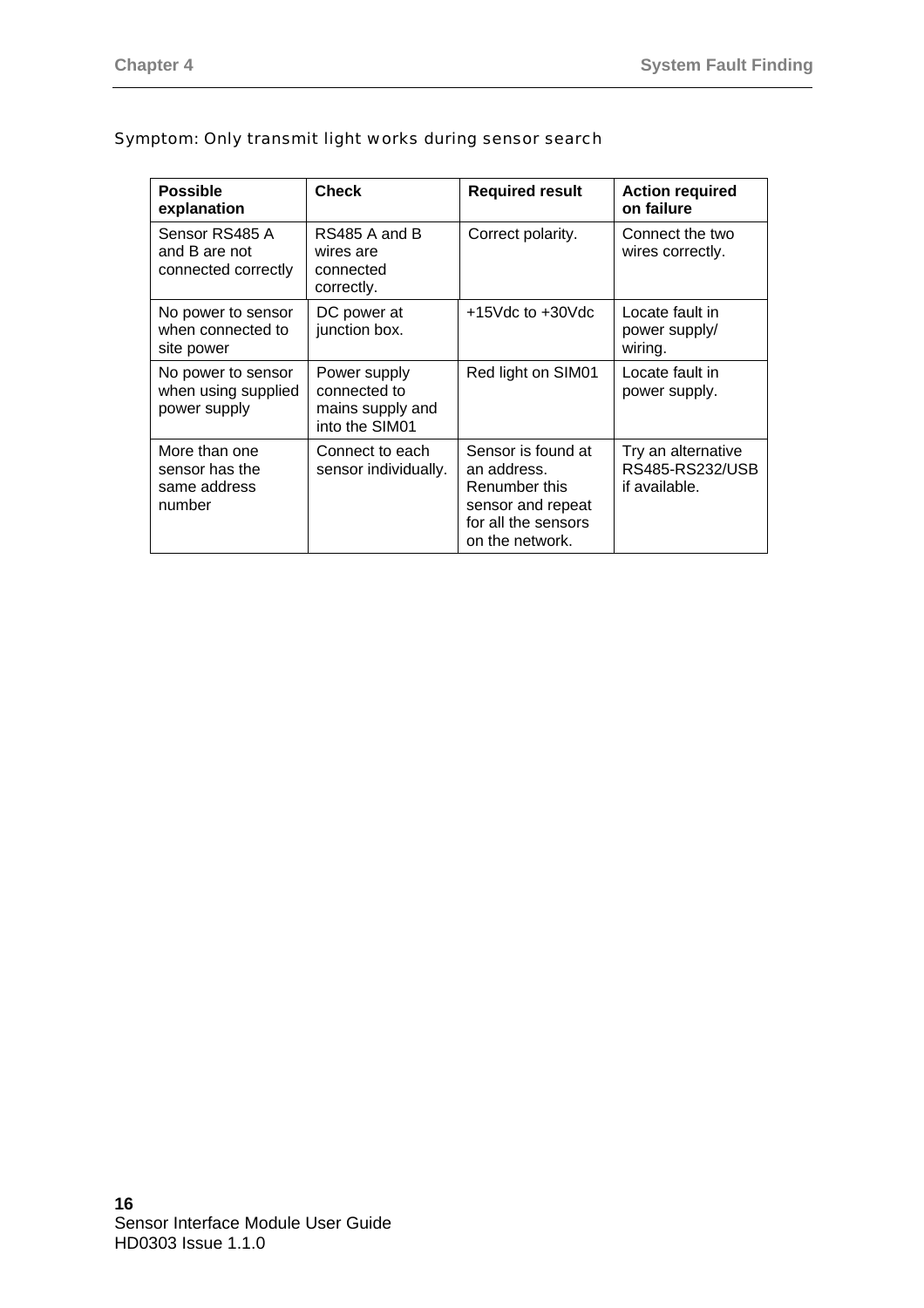# Chapter 5 Technical Specifications

| PC Interface:<br>System requirements: | USB compatible, requires less than 100mA<br>Pentium PC or 100% compatible with the following:<br>USB port<br>$\bullet$<br>Windows 98SE, ME 2000 or XP<br>$\bullet$<br>Hard disk with 1MB free<br>CD Drive<br>32 MB RAM |  |  |
|---------------------------------------|------------------------------------------------------------------------------------------------------------------------------------------------------------------------------------------------------------------------|--|--|
| Optional external power supply:       | 24V, 1A max.<br>Hydronix recommend only using the power supply<br>supplied in the kit. This can power a maximum of 3<br>Hydronix sensors                                                                               |  |  |
| RS485 interface:                      | Can connect to a maximum of 16 Hydronix sensors.<br>Maximum input voltage range : $0 - 5$ V                                                                                                                            |  |  |
| Operating temperature:                | 0 - 60°C; 91% relative humidity, non-condensing                                                                                                                                                                        |  |  |
| Storage temperature:                  | $-10^{\circ}$ C to 70 $^{\circ}$ C                                                                                                                                                                                     |  |  |
| Environment:                          | The Sensor Interface Module should be used indoors<br>in dry environments only. The enclosure is sealed to<br><b>IP31</b>                                                                                              |  |  |
| Dimensions:                           | 95mm x 60mm x 28mm                                                                                                                                                                                                     |  |  |
| Weight                                | 75g                                                                                                                                                                                                                    |  |  |